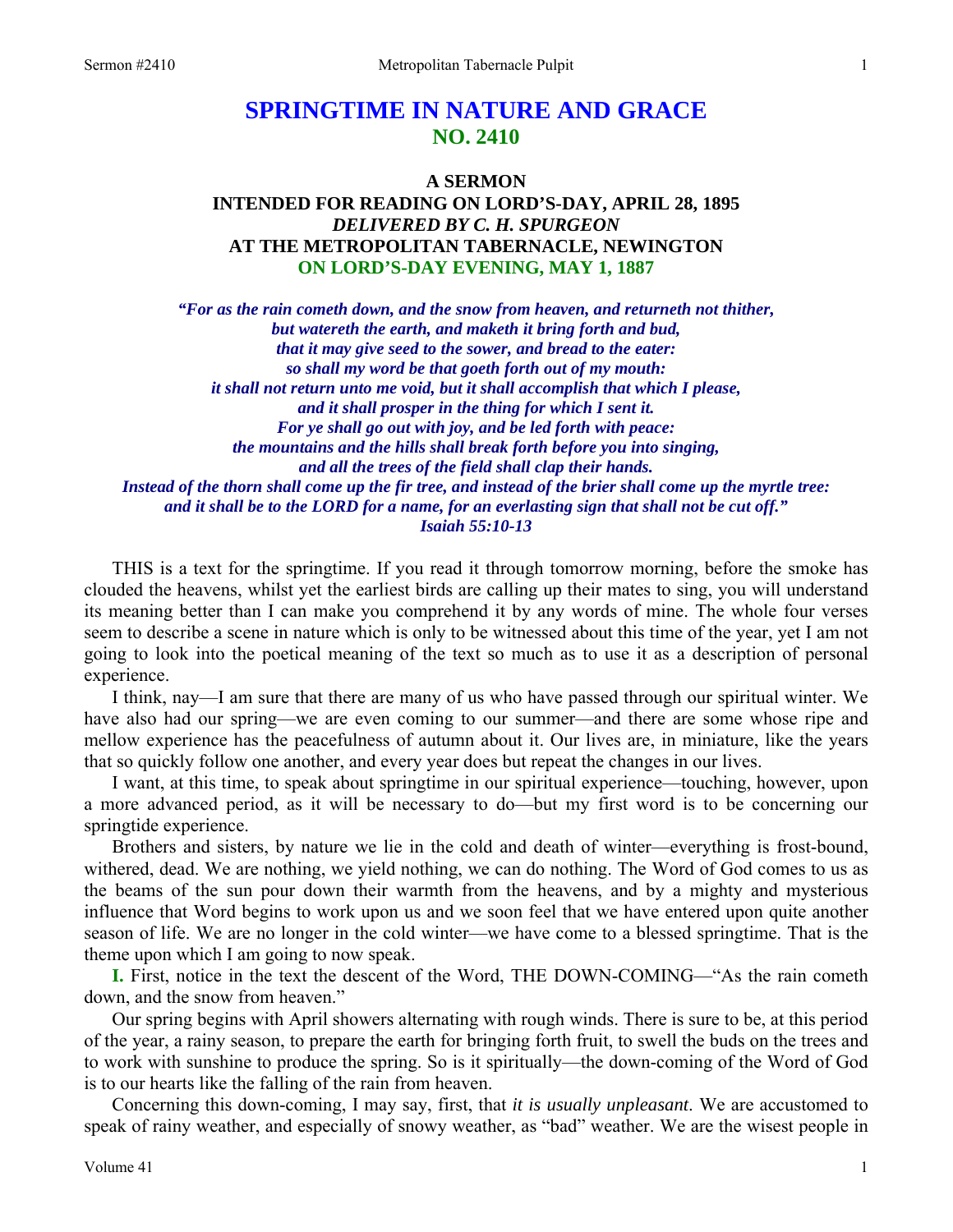the world in matters relating to the weather! Having, as some say, no "climate"—only "weather"—we talk a great deal about it and inform each other what kind of weather it is when one can see just as well as the other what it is.

Now, when we spiritually begin to live, it is usually rough weather, and we are apt to think it is bad weather. Drip, drip, drip, fall showers of repentance. Snowflake after snowflake falls and buries all our hopes. Our joys are covered as with a winding-sheet. It is bad weather with us and we are not slow to complain of it. Oh, dear friends, if we did but know how God is blessing us—if we could but realize that these experiences are working out our lasting good—we should thank God that His Word comes down upon us as the rain and the snow fall from heaven!

The work of grace in our hearts, however, is like a spring shower in another respect. *It differs very much in its method*, for rain and snow do not always come down in the same way. Sometimes the rain fails very gently—we can hardly tell whether it is rain or not. Our Scotch friends would call it "a mist." At another time, the rain, like Jehu the son of Nimshi, drives furiously. Big drops come pouring down and before we can reach a shelter we are wet through.

So is it with the snow—it falls at times as gently as the dropping of tiny feathers, but it may descend thick and fast—a blizzard blowing it into our faces and almost blinding us. So, there are some to whom God's Word comes very softly. It does come, but it comes without tempest or storm. There are others to whom it comes very terribly—the Word of the Lord is full of dread to them—it is a tempest, a whirlwind. The rain or the snow comes down to them and there is no mistaking it—they are shivered through with its cold, they are wet to the skin with its moisture.

Hence learn this, you who have been comparing yourselves with others, that as the rain at one time differs from the rain at another time, and as the snow in one place varies from the snow in another place, and yet the rain is always rain, and the snow is always snow, so the entrance of divine grace into one heart differs from the way it enters into another, yet it is always the same grace.

In like manner, brethren, the coming down of the snow and of the rain *differs also in time and in quantity*. One shower is quickly over and another lasts all day and all night. The snow may in one season fall heavily for a few hours only. At another time, a week of snow may be experienced. So, the work of divine grace, when it begins in the soul, is not very manifestly the same in different persons.

Some of us were for years subject to the operations of God's Spirit, and endured much pain and sorrow before we found peace in believing. Others find Christ in a few minutes and leap out of darkness into light by a single spring. I have known some whose convictions have been so brief and have been so completely swallowed up by their almost immediate faith, that it has been a trouble to them to know whether they were ever truly convinced of sin at all.

On the other hand, I have known many who have been so long shut up in Giant Despair's dungeons that they have thought that they were the men in the iron cage—that they were given over to destruction and could never find salvation. Judge nothing, I pray you, after this fashion, but remember that God's Word, as it comes down like the rain and the snow from heaven, yet has varied methods of reaching different hearts.

One thing more I may say about this coming down of the Word of God and that is, *it is always a blessing and never a curse*. If the rain should pour down very heavily and continue to fall until we might be led to think that the very heavens would weep themselves away, yet, brothers, it can never produce a flood that would drown the world, for yonder in the heavens is the rainbow of the covenant.

These rains must mean blessing, they cannot mean destruction. And if the snow should fall never so deep, yet not even by snow will God destroy the earth any more than by a flood. So, when God's grace comes streaming into the heart, it may produce deep conviction, it may sweep away the refuges of lies, it may cover up and bury beneath its fall every carnal hope—but it cannot be a flood to destroy you. There shall yet come a change of weather for you and your soul shall live. Let the grace of God but come, and let that grace come how it may, it is always a benediction to the man who receives it.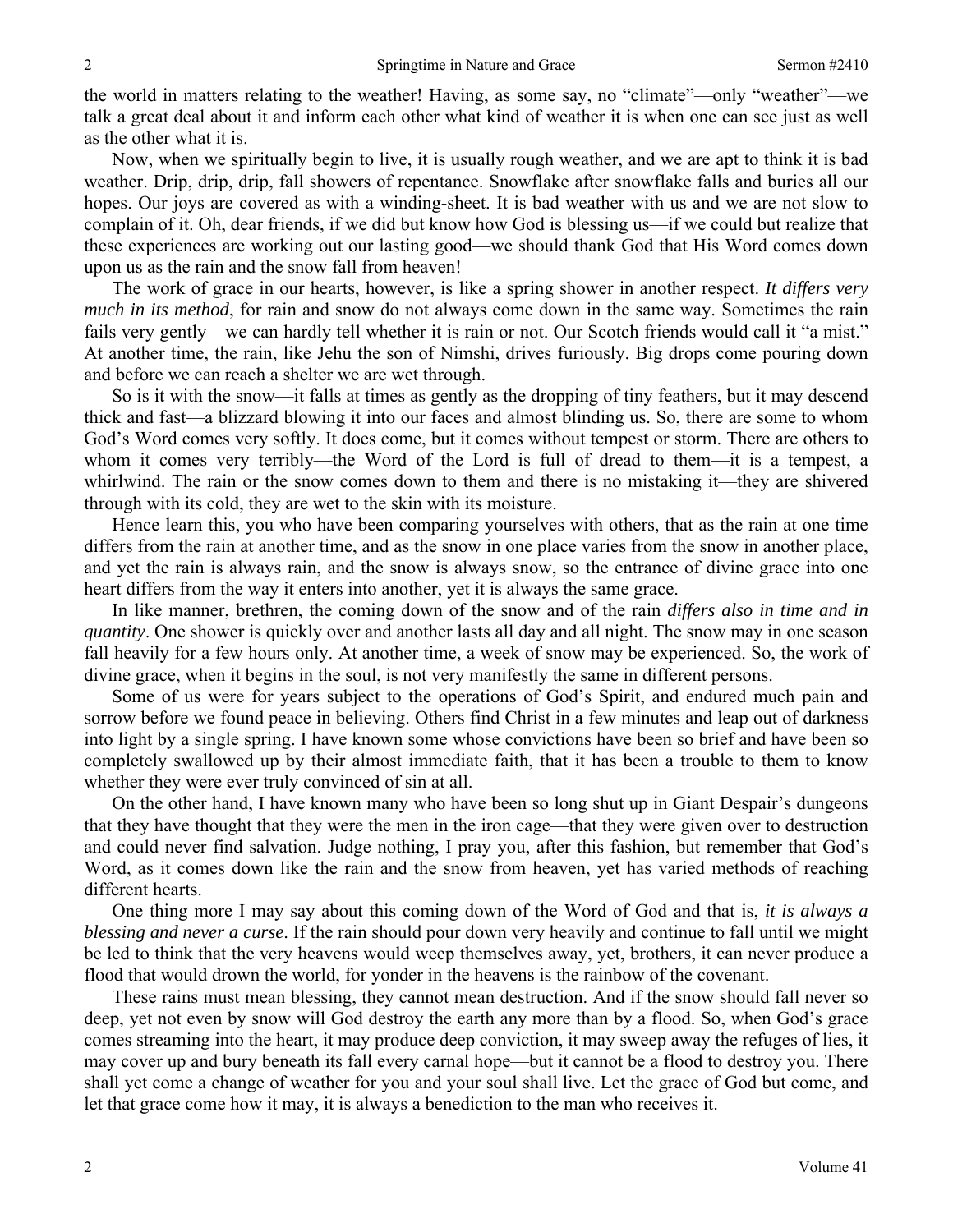Thus have I described to you the first part of our spiritual springtime. When, at last, our long winter begins to yield beneath the sunlight of divine grace, the Word of the Lord comes down upon us like the snow and the rain that fall upon the earth.

**II.** The second thing to notice in our text is, THE ABIDING. We have had the down-coming—now follows the abiding of the rain or the snow that comes down from heaven—"it returneth not thither, but watereth the earth." So is it spiritually—when God's grace falls from heaven, it comes to stay.

My dear hearers, this morning [Sermon #1961, S.S.—Or, the Sinner Saved] I had to complain of some that they were like the rock upon which the rain falls, but which it never enters. It drops upon the granite and runs down the side of it, and produces no result. But when God sends His grace from heaven, you may know it by this sign—that *it soaks into your soul*.

Oh, how much of my preaching there is, and how much of other people's preaching there is, that reaches the ears and that is the end of it! Oh, for hearers who drink in the Word of the Lord! O rain from heaven, would God that you did always find us like ploughed fields ready to drink you in! This is how grace works—it enters the soul, penetrates the heart, saturates the conscience, abides in the memory, affects the affections, gives understanding to the understanding, and imparts real life to the heart—which is the seat of life.

I wish that we always heard the Gospel in that fashion, but hearing is often mere child's play. If it were true hearing, it would be the most serious work under heaven and it would be done in a reverential manner as a true part of divine worship. Then we should find the Word of God soaking into men's hearts as the snow and the rain from heaven enter the earth.

It appears from our text that this downpour, instead of returning to heaven, does this also for the soul into which it soaks—it fertilizes it, *it makes the soul bring forth and bud*. Yes, but the metaphor of my text cannot set forth the whole truth, for this Word of God, which is the rain, is also the seed. This Word of God, which is the snow, is the living seed itself.

What would we think of clouds that rained down seeds? That would be a new thing beneath the heavens, yet it is the old thing after all. The Word of God is the living and incorruptible seed which lives and abides forever. And whenever that seed is sown, God's Word comes soaking into the soul, and making the soul to live, and causing the heart to yield its life up to the living seed.

I cannot distinguish between the seed and the soil in my metaphor here, for it seems as if the very soil did breed the seed, and take it up into itself, and cause it to grow, causing it to bring forth and bud. O beloved, if the Word of God has been to you like an uncomfortable shower, may it afterwards prove its living power, making you feel a new life that you never felt before, a something within, struggling, striving, a something which of itself was not previously there, but which comes with the heavenly Word and is indeed the sure evidence of the beginning of the new life within your soul!

And again the Word of God, when it comes into the soul and abides there, *works in the man whatsoever God pleases—*all His divine purposes—"It shall accomplish that which I please, and prosper in the thing whereto I sent it." It is a very wonderful thing to get the Word of God thoroughly into your soul, to get soaked and saturated with it. We have none of us any idea what that Word may yet do for us.

Who among us knows the infinite reaches of the divine purpose? Who shall cast the lead and fathom all the divine intentions concerning man? Verily, "it doeth not yet appear what we shall be," but when the Word of God is truly in us, it will work whatever the divine purpose is and carry it out to the full without fail, for the Word of God is living and powerful to effect the designs and purposes of the Most High.

My beloved hearers, open your hearts to this Word—drink it in—do not stay its course, do not try to hinder its divine operations. Pray to be completely under its influence, for you do not know how holy, how strong, how happy, how heavenly you may yet be. This, then, is how our spiritual springtide comes to us—first, showers under which we tremble and are troubled, but afterwards, a divine abiding which produces marvelous effects in our hearts and lives.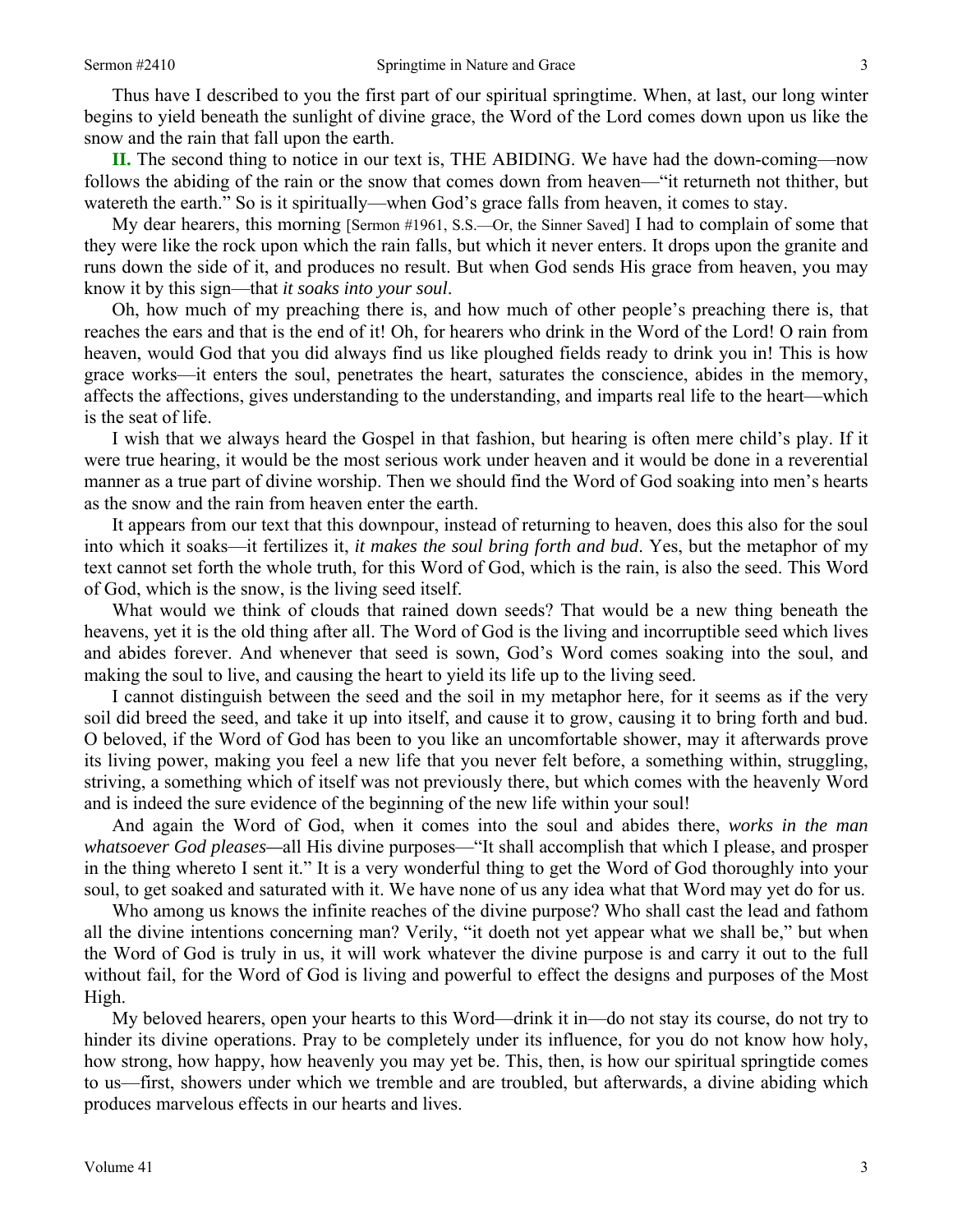**III.** So, in the third place, I will briefly speak to you about THE RESULTS of the down-coming and the abiding. The rain has come and the rain remains. Now, what happens?

First, we are told, *it makes the earth to bring forth and bud*. I love the time of buds. There is nothing more beautiful than the rosebud—it is more charming by far than the full-blown rose. And the buds of all manner of flowers have a singular charm about them. But when the grace of God has come into a young man's heart, we very soon see his buds—he has gracious purposes, he has holy resolves, he has the beginnings of prayer, he has the makings of a man of God about him. Childhood in grace is a sweet budding time, with many rare beauties and delights.

Some of you, perhaps, are complaining of yourselves that you have not come to the perfection of flowering yet. Do not murmur on that account, but be thankful if you have only a bud. A little prayer, a faint desire after holiness, a hungering and thirsting after righteousness—these are buddings—be grateful for them.

There are some birds that like to eat the buds of trees and they do much mischief to the garden. And there are some old Christians who, I think, are rather too fond of nipping buds, and so doing damage to young beginners. May God keep these destructive birds away from you who as yet are but feeble!

Beloved, if you are what the Lord would have you to be, you will not long be content with buds. If you serve the Lord and the Lord continues to visit you with showers of blessing, you will soon *bring forth seed for the sower*. You yourself will become useful to others. Your experience, your knowledge, your service, will become the seed of good for other people.

The devil can never destroy the church of God, or banish it altogether from the face of the earth, because if there were only one Christian left in the world, he would be seed for other Christians, and I cannot tell you how many might spring from him. If all of us should die and there were only one of the dear children left who have lately joined this church, yet the church of God would spring up and flourish again from that one child. That grace which first comes to you and fills you with conviction of sin, afterwards comes to you to make you to be the seed-corn for others.

Grace also makes us produce *bread for the eater*. I was thinking today that next Tuesday (May 3rd, 1887), it will be just thirty-seven years since I was baptized into the name of the Father, and of the Son, and of the Holy Ghost. Up to that day, I had never opened my mouth for Christ. I had not even engaged in prayer at a prayer meeting, for I was very diffident and I was afraid to speak of spiritual things.

I was not very old, so perhaps my timidity might be excused, but thirty-seven years ago, when I gave myself to Christ, I could not have imagined that I should stand here tonight to preach the Word to these thousands of people. The "bud" of that day has been "seed to the sower," and blessed be God, it is still "bread to the eater."

Oh, young men, you do not know what God can make of you! Young women, if you consecrate yourselves to Christ and come under the saturating influence of the divine Word, you do not know how many your lips may feed, nor how many your word may even convert to Christ. You, too, shall furnish seed to the sower and bread to the eater.

You may, perhaps, at first pass through a painful experience in which you will be made to see your own worthlessness, but you will, in due time, come out into a joyful experience, in which God shall bless you, increase your usefulness, and make you to be a blessing to those who are round about you.

There is one other thing that must be noticed under this head. The result of divine grace upon the heart is very singular, so that I can hardly bring it under the metaphor of rain and snow, for *it works a transformation*. When rain falls on a plot of ground, if it is covered with weeds, it makes the weeds grow.

But in the spiritual realm, the rain that comes down from heaven itself sows the ground with good seed. What is more singular, where it falls, it transforms the ground, and the plants that come under its influence change their nature. "Instead of the thorn shall come up the fir tree." If you were in Australia, you might see leagues of land covered with huge thistles and thorns. Down comes this shower of grace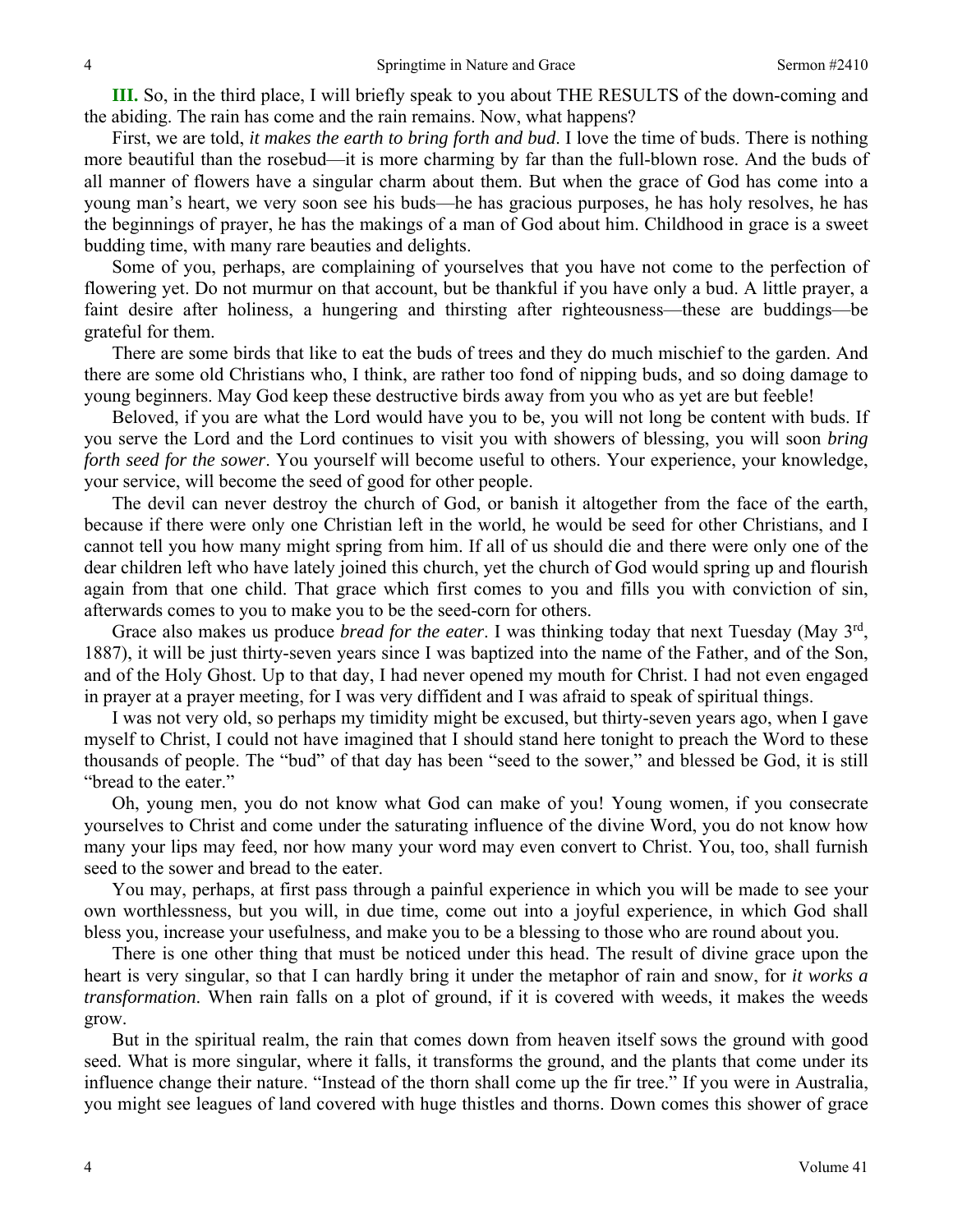upon man's nature, thus covered with thorns, and instead of thorns, come up fir trees—useful, delightful objects in the landscape—not gnarled and twisted thorns, but fair and comely fir trees.

"And instead of the brier shall come up the myrtle tree." When the grace of God begins to work, a change is made in those who are like briers, and they become like myrtles. Out at Mentone there are large tracts of land covered with myrtles, rosemary, and other odoriferous plants. Often have I thrown myself down upon them as upon a spring bed, for they grow close together, and as you rest upon them, a delightful perfume is round about you everywhere.

Now, when the grace of God comes into the soul, it takes the obnoxious things in us and transmutes them into blessings. Here is a man who is naturally of an obstinate disposition. You know him. When the grace of God comes into his heart, he becomes firm in his attachment to the truth. A fine character can be made out of an obstinate man—he is the one of whom you can make a martyr if need be—he would be willing to burn for Christ's sake, you would never find him flinching.

Here is another person who is full of levity and trifling. The grace of God comes and transforms that lightness into cheerfulness and amiability. He is the light of the house, you are glad to know such a person. "Instead of the thorn shall come up the fir tree, and instead of the brier shall come up the myrtle tree." This is wonderful grace, is it not?

I hope that some of us are now undergoing its transforming power in our hearts. This springtime of grace is charming, far beyond that of nature, for nature in her developments continues still to bring forth the primeval thorn and thistle which our father Adam, by his disobedience, brought to us. But the grace of God changes these evil things and makes the soul to bring forth that which is good, pleasing, sweet, and profitable—both to God and man.

**IV.** Now I have come to my last point. We have considered the down-coming, the abiding, and the result of the rain. Now let us notice THE REJOICING.

This is a time of joy—the music of the year is full in springtime. Birds get silent towards the end of autumn. That is the Sabbath of the year. God's bounty, then, has become so manifold that nature seems to feel that she cannot express her gratitude and even the birds, as a rule are silent then. But now they are bursting into song as trees are bursting into leaves and plants are bursting into flowers.

I want that to be your experience in this springtime. I saw, the other day, outside a certain place of worship (!), the notice of "a free and easy." I wonder what kind of *worship* that is? However, though I do not know and cannot imagine, yet I should like you who are the Lord's to feel wonderfully "free and easy" in the highest sense.

Now that the winter is past, the rain is over and gone, the flowers appear on the earth, and the time of the singing of birds is come, let every child of God enjoy himself for our text says, "Ye shall go out with joy, and be led forth with peace: the mountains and the hills shall break forth before you into singing, and all the trees of the field shall clap their hands." Why should we be so happy? Why should everything about us be so happy? Let us run the parallel between springtime in nature and in grace.

In springtime, one cause of happiness is *new life*. Things have been dead, but they are springing into life now. The blood runs more quickly within our veins—our whole being now seems warm with the new life that courses through our nature. It is so spiritually.

We have come into a new life, the Holy Spirit has breathed upon us, and we live, and blessed be God, that life never gets old! After knowing the Lord these thirty-seven years, as I have told you, I feel His love to be as sure as ever, and the power of His grace as powerful as ever. There is a constant novelty about the life of faith. The mercies of God are new every morning and fresh every evening.

Well, then, since you have a life of which you knew nothing before, since you can see all around you the tokens of a life which you never perceived before, be glad. Sing, tonight, you songsters of the Lord! Break out into sweet music because of the new life within you—that new life which can never die, but which shall in due season be enlarged and perfected into life forever before the throne of God above.

Another source of joy in springtime is to be found in our *happy surroundings*. It is beginning to be warm. We hope, soon, to be able to sit out of doors in the sunshine. We trust that the dull and heavy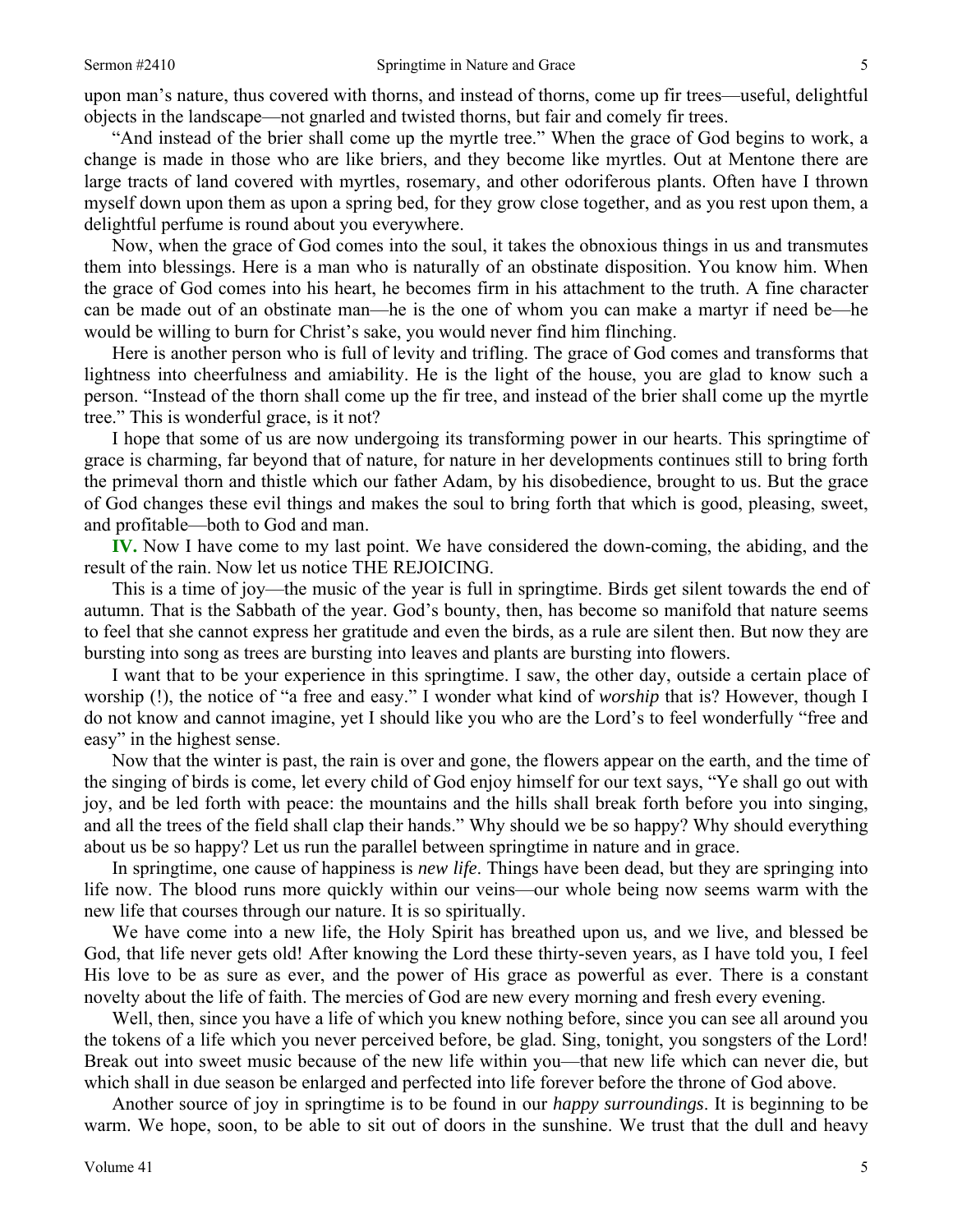clouds will not return, and that the winds which pierced us to our very marrow will now be withheld from us.

So we feel happy in the advent of spring and is it not so with us spiritually? We are no longer in bondage and no longer in fear. "Being justified by faith, we have peace with God." Reconciled through the blood of Jesus Christ our Lord, we joy in God. Let us be happy together, and coming to this table, whereon are spread the memorials of our Lord's great love to us, let us not come with dull and heavy hearts, as though we were assembled at a funeral, but let us meet in joyful anticipation of the day when we shall sit down at the marriage supper of the Lamb in glory. New life and happy surroundings should make us clap our hands and rejoice before the Lord.

Springtime, I think, is peculiarly pleasant because of its *large promise*. We are thinking of the hay harvest and of the fruit of the fields. We are reckoning upon luscious grapes and upon the various fruits which faith sees to be hidden within the blossoms. Ay! but may not our hopes be disappointed if we reckon upon earthly fruits?

But you and I have come, by grace, into a land of hope most sure and steadfast. We have hopes grounded on God's Word and they shall never be disappointed. Let us be happy, then. Since we shall certainly one day be in heaven, let us begin the music of heaven down here. Since our Lord is on His way back to us and may arrive before this assembly breaks up, let us anticipate the joy of His glorious appearing. May God the Holy Spirit help us to think of all these choice mercies, that we may be glad in the Lord!

In springtime, once more, there always seems to me to be *a peculiar sense of divine power and divine presence throughout all nature*. It is as if nature had swooned awhile, and lay in her cold fit through the winter, but now she has been awakened, her Lord has looked her in the face and charmed her back to life. I trust that you and I feel this peculiar presence of God in the highest sense.

Some say that there is no God. Ah, me! Ah, me! Blind men say that there is no sun, perhaps, but they must be very blind if they think so. We know that there is a God, not only by the argument from design, which is a very strong one, but by better evidence than that. We have had dealings with God, personal dealings with Him, as when the sun, though it is ninety-five millions of miles away, has commerce with the earth, and the bulbs that sleep beneath the black mold begin to swell and upheave, and by and by the yellow cup is held up to be filled with the light of the sun.

There must be a sun, we know, because of all its warmth and genial glow, and the life force with which it charms the earth into the revival of spring. And though we have not seen God at any time, neither can conceive of Him in all His glory, for He is essentially inconceivable, yet have we felt His power charming into life our hope, our faith, our love.

Sometimes, as the sun may be for a while hidden from us, a cloud obscures our God. Ah, me! what darkness then returns to us—how do all the young shoots seem to droop in the blackness! But when that cloud is gone and the light comes streaming out again, O Lord, how we rejoice, how strong, how bright, how happy we are! If we have not wings, yet do we learn to fly without wings—we soon mount aloft when God Himself draws us towards Himself.

If you do not know God, my dear hearer, conclude that there is a life which you have not yet discovered. As Columbus found a new world when his ships steered across the Atlantic, so may you yet discover a new world which you have not seen as yet. May God Himself steer your ship and bring you there!

But do not tell us that there is no God and no such new world—you cannot prove a negative, but we can prove a positive—namely, that we have entered into a new life, we have been into the new world. Suppose that I were to try to teach astronomy to a horse. I could not make him understand me, but if I possessed the power to put an immortal soul into that horse, how easily would his eyes look through the telescope and how speedily would he begin to rejoice in sun and moon and stars!

You, my dear hearer, who are without God, are nothing but a soul-ish man at present, almost a brute man in some respects. There is a higher spirit that you need—oh, that you had it! God the Holy Spirit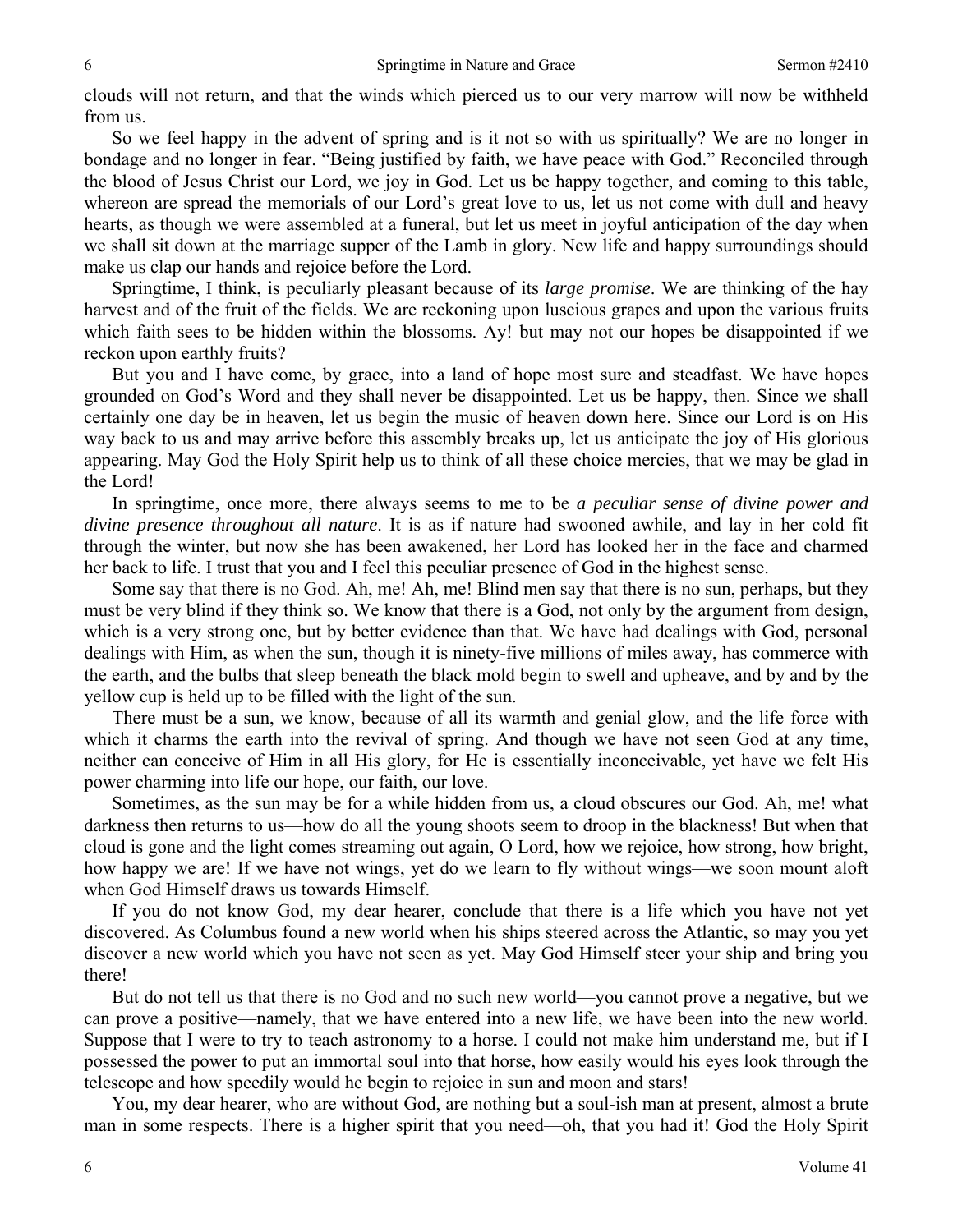can breathe it into you. That is what we mean by regeneration. When He imparts a new and higher nature, and when you have received that nature, then you will be able to say, "There is a God, for I perceive Him. I also have entered a new world. Things are the same as they used to be and yet they are wonderfully different. I see nothing as I used to see it. Before, I saw it as a brutish man, but now I see it as a man twice-born, who has become so exalted as to be near akin to God Himself."

Then, dear friends, when you reach that state, "Ye shall go out with joy, and be led forth with peace: the mountains and the hills shall break forth before you into singing, and all the trees of the field shall clap their hands." God give you saving faith and this new life of which I have been speaking, through Jesus Christ His Son! Amen.

#### **EXPOSITION BY C. H. SPURGEON**

#### *ISAIAH 55 AND PSALM 136*

Hear these inspired words, dear friends, as though they came fresh from heaven, as though God Himself spoke them at this moment out of the excellent glory, for indeed He does so. The Word of God never grows old. These messages are just as new as if the ink on the pens of the prophet and the psalmist were not yet dry.

**Isaiah Chapter 55. Verse 1***. Ho every one that thirsteth, come ye to the waters,* 

This invitation is not given to you who are full, to you who can satisfy your own needs out of the buckets of your own righteousness. No, the prophet speaks to you thirsty ones, who feel an awful necessity which will not let you rest. Hunger you may appease, but thirst is terrible, none can bear its pangs long. "Ho, every one that thirsteth." Whatever your age, sex, character, rank, or position in life, if you do but thirst, then the Gospel stands with uplifted finger, and cries to you, "Ho!" as do merchants and traders who want to dispose of their wares.

**1***. And he that hath no money; come ye, buy, and eat; yea, come, buy wine and milk without money and without price.*

In the Lord Jesus Christ there is all you want, and more than you know that you want. As yet you only thirst, but here is bread for your hunger as well as drink for your thirst. Whereas "waters" might seem to satisfy your thirst, here is a superfluity of grace, an exceeding abundance of mercy, "Come, buy wine and milk without money and without price."

Christ is as free as the air. As you have only to take in the air by breathing, in order to live by it, so have you only to receive Christ into your soul, and you live by him. As flows old Father Thames through the green meadows, and every dog may come and lap, and every ox may stand knee-deep in the stream, for there is none to keep even an animal away, so is it with Christ, "Come, buy wine and milk without money and without price."

**2***. Wherefore do ye spend money for that which is not bread?*

Why are you so busy about your ceremonies, your work mongering, your feelings, none of which can yield food for your soul? Come to Christ, and buy without money the Bread of Life which came down from heaven.

## **2***. And your labour for that which satisfieth not? hearken diligently unto me, and eat ye that which is good, and let your soul delight itself in fatness.*

If we will but hear the gospel, and attentively hear it, "faith cometh by hearing," and that faith leads us to Jesus Christ, and in him we find that which is substantial, solid, the very thing we need. We find in Christ all that is super-excellent, so that our soul delights itself in fatness. I have no lean Christ to preach to you, no half-starved salvation that will drag you into heaven, and save you "so as by fire."

But in coming to Christ, you are invited to "let your soul delight itself in fatness." A Christian cannot be too happy, "the joy of the Lord" is beyond all description. You must taste it to prove its sweetness. As honey among the sweets, such is the joy of the Lord among joys. yea, as the sun and the lesser lights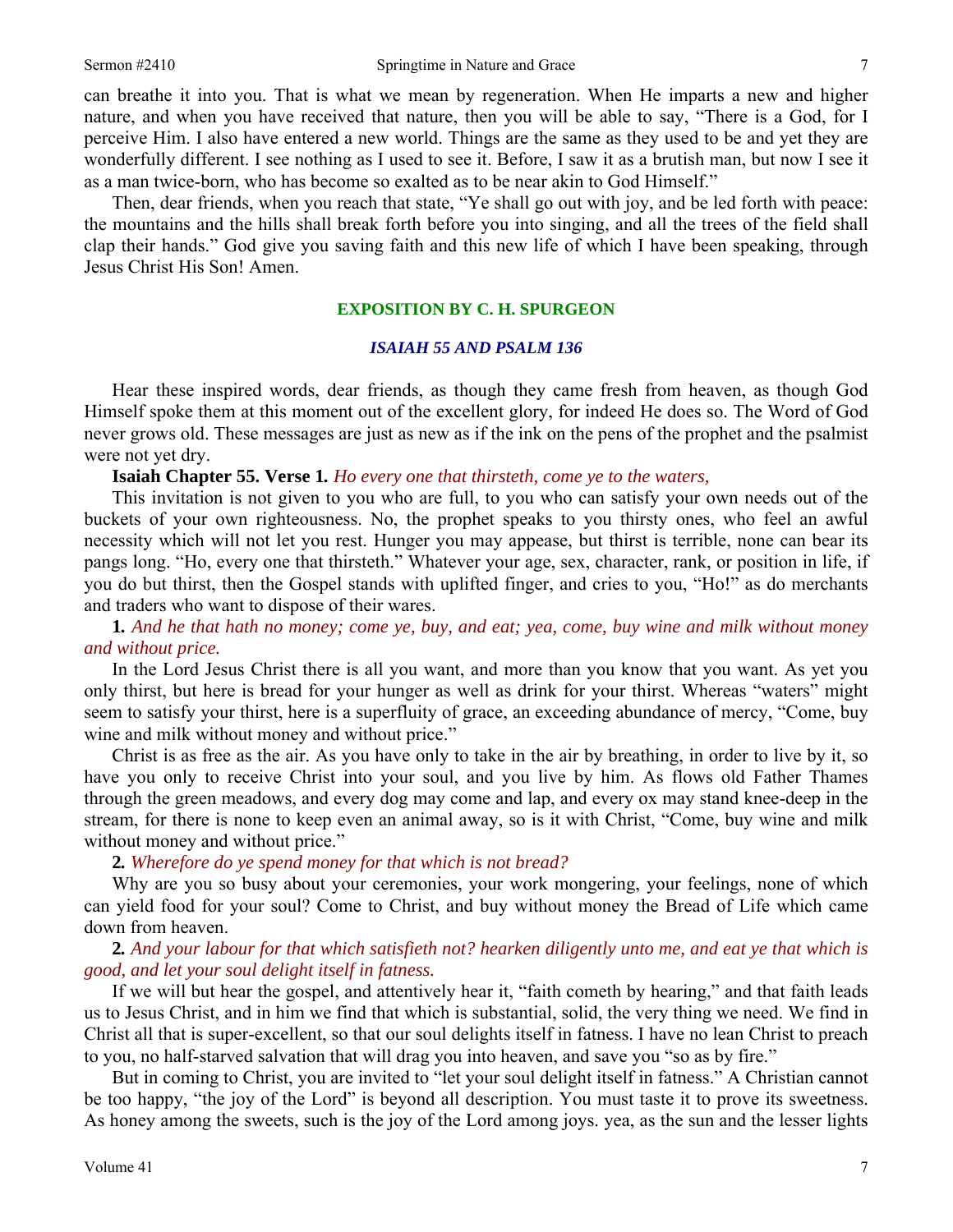in the sky, such is the joy of Christ compared with all other delights that men can ever know. "Let your soul delight itself in fatness."

### **3***. Incline your ear,*

You know what that means—bend forward, to catch the faintest utterance of the voice that is speaking.

#### **3***. And come unto me; hear, and your soul shall live;*

We do not live by sight—all the pretty things that you can see in a Romish place of worship will not save a single soul. The preaching of the gospel is God's way of salvation, "Hear, and your soul shall live." Christ rides into the City of Mansoul through Ear-gate. Take heed what you hear, and take heed how you hear.

#### **3***. And I will make an everlasting covenant with you, even the sure mercies of David.*

Think of God making a covenant with you—this is a very wonderful thing. You may almost leap for joy at the thought that God should ever enter into covenant with you. You think very little of yourself, and reckon yourself to be amongst the most obscure of mankind, "Yet," says the Lord God, "I will strike hands with you, and be your Friend, and pledge my word to you, ay, and make a covenant with you, and an everlasting covenant it shall be, too. Surely, blessing, I will bless thee."

Oh, what a wonder of divine grace it is that God should enter into covenant with sinful man! "Even the sure mercies of David." You know what David this is, this is the Son of David, the inheritor of great David's name, "great David's greater Son."

#### **4***. Beheld, I have given him. for a witness to the people, a leader and commander to the people.*

Jesus Christ is a witness to you of His Father's love. I do not knew how God could show His love more fully than He does in the life and death of His Son, Jesus Christ. Christ is the great witness of the Father's love. Behold how He loves His people in that He gives His Son to die for them! Will you not clasp hands with God across this great sacrifice of His only-begotten Son?

Let us do so now again as we have often done before. "I have given him for a witness to the people, a leader and commander to the people." If He leads, let us follow. If He commands, let us obey. His command is, that we are to believe in His name, and to be baptized in His name. Let us not be disobedient to any part of His holy will.

Now comes a promise made to our great Leader, our Covenant Head,

## **5***. Behold, thou shalt call a nation that thou knowest not, and nations that knew not thee shall run unto thee because of the LORD thy God, and for the Holy One of Israel; for he hath glorified thee.*

That is, JEHOVAH has glorified Christ. It is promised that multitudes shall come to Him. "Thou shalt call a nation that thou knowest not." He never saw you in His house before, He never knew you to fall on your knees in prayer, but He is calling even you by His grace and by His Gospel. You are here tonight, and He is calling you, even you, therefore, come to Him at once.

There are some here who do not know Christ Jesus our Lord, they are strangers to His love and to His power to save, but the promise is that "nations that knew not thee shall run unto thee." That implies speed, it is a double quick march. Oh, that many sinners would at once run to Christ! Some who often hear the Gospel are very slow in coming to Christ, but I pray that some of you who do not know as much of it as they do may run to Christ at once, and be saved by Him. It is a blessed thing to take Christ at the first time of asking. Love to Christ at first sight is the wisest kind of love that can be. May it be largely bestowed on many of you!

Listen to these next words,

**6***-***7***. Seek ye the LORD while he may be found, call ye upon him while he is near: let the wicked forsake his way, and the unrighteous man his thoughts and let him return unto the LORD, and he will have mercy upon him; and to our God, for he will abundantly pardon.*

Hear the music of the glorious message, "He will have mercy," "He will abundantly pardon." Return unto the Lord, and He will have mercy upon you, He will abundantly pardon you.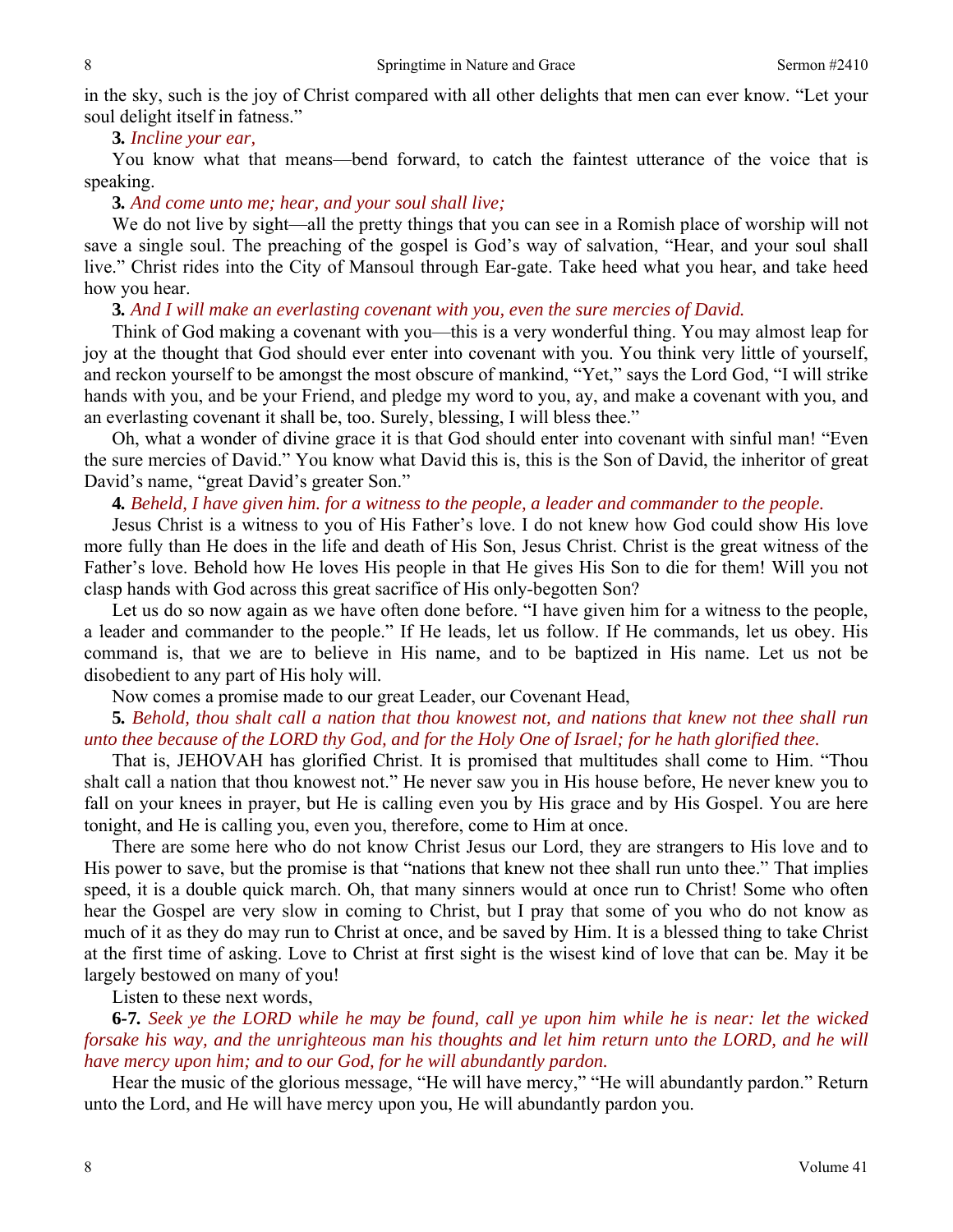**8***-***9***. For my thoughts are not your thoughts, neither are your ways, my ways saith the LORD. For as the heavens are higher than the earth, so are my ways higher than your ways, and my thoughts than your thoughts.*

Perhaps you are thinking that He cannot forgive you, that He cannot possibly mean that He will blot out your sins, but He does mean it, ay, and He is willing to do it now. Oh, that you would come to your pardoning God, through Jesus Christ His dear Son!

**10***-***13***. For as the rain cometh down, and the snow from heaven, and returneth not thither, but watereth the earth, and maketh it bring forth and bud, that it may give seed to the sower, and bread to the eater: So shall my word be that goeth forth out of my mouth: it shall not return unto me void, but it shall accomplish that which I please, and it shall prosper in the thing whereto I sent it. For ye shall go out with joy, and be led forth with peace: the mountains and the hills shall break forth before you into singing, and all the trees of the field shall clap their hands. Instead of the thorn shall come up the fir tree, and instead of the brier shall come up the myrtle tree: and it shall be to the LORD for a name, for an everlasting sign that shall not be cut off.* 

Now let us read the 136<sup>th</sup> Psalm.

**Psalms Chapter 136. Verses 1***-***3***. O give thanks unto the LORD; for he is good: for his mercy endureth for ever. O give thanks unto the God of gods: for his mercy endureth for ever. O give thanks to the Lord of lords for his mercy endureth for ever.*

In this Psalm, we have the same refrain repeated twenty-six times. The words, "for his mercy endureth for ever," were probably intended to be taken up as a chorus by all the people in and round about the temple at their solemn festivals. But though there is repetition here, there is no tautology, for the saints of God are so fond of God's praise that they can never have too much of it.

I am sure that, if you have ever tasted the faithful mercy of God in covenant with His people, you will never hear this sentence once too often. "For his mercy endureth for ever" will be a sound that shall be most welcome to your ears. You will observe that, first of all, the praise is to the Lord's person, "O give thanks unto JEHOVAH—the God of gods—the Lord of lords: for his mercy endureth for ever."

Next, the praise turns upon His works,

**4***-***9***. To him who alone doeth great wonders: for his mercy endureth for ever. To him that by wisdom made the heavens: for his mercy endureth for ever. To him that stretched out the earth above the waters: For his mercy endureth for ever. To him that made great lights: for his mercy endureth for ever: the sun to rule by day: for his mercy endureth for ever: the moon and stars to rule by night: for his mercy endureth for ever.*

In the works of creation, and in the dispensations of providence, we have abundant proofs of the perpetuity of God's lovingkindness. No sooner have we experienced the blessings of the day than the mercies of the night follow quickly upon their heels. If we look up to the heavens, we have instances of God's mercy there, in kindling the stars, and lighting the sun and moon.

And if we look upon the waters, and the land that stands above them, we still see God's lovingkindness. That man is intensely blind who can see nothing of love and kindness in creation. You have but to open your eyes anywhere to see that the whole earth is full of the mercy of God. Still, the loudest song belongs to God's dealings with His church, and therefore, in the tenth verse, we come to God's deliverance of His peculiar people, His chosen Israel, in which we also have our share, for in Abraham's seed all the nations of the earth are blessed this day.

**10***-***15***. To him that smote Egypt in their first born: for his mercy endureth for ever: and brought out Israel from among them: for his mercy endureth for ever: with a strong hand, and with a stretched out arm: for his mercy endureth for ever. To him which divided the Red sea into parts: for his mercy endureth far ever: and made Israel to pass through the midst of it: for his mercy endureth for ever: but overthrew Pharaoh and his host in the Red Sea: for his mercy endureth for ever.*